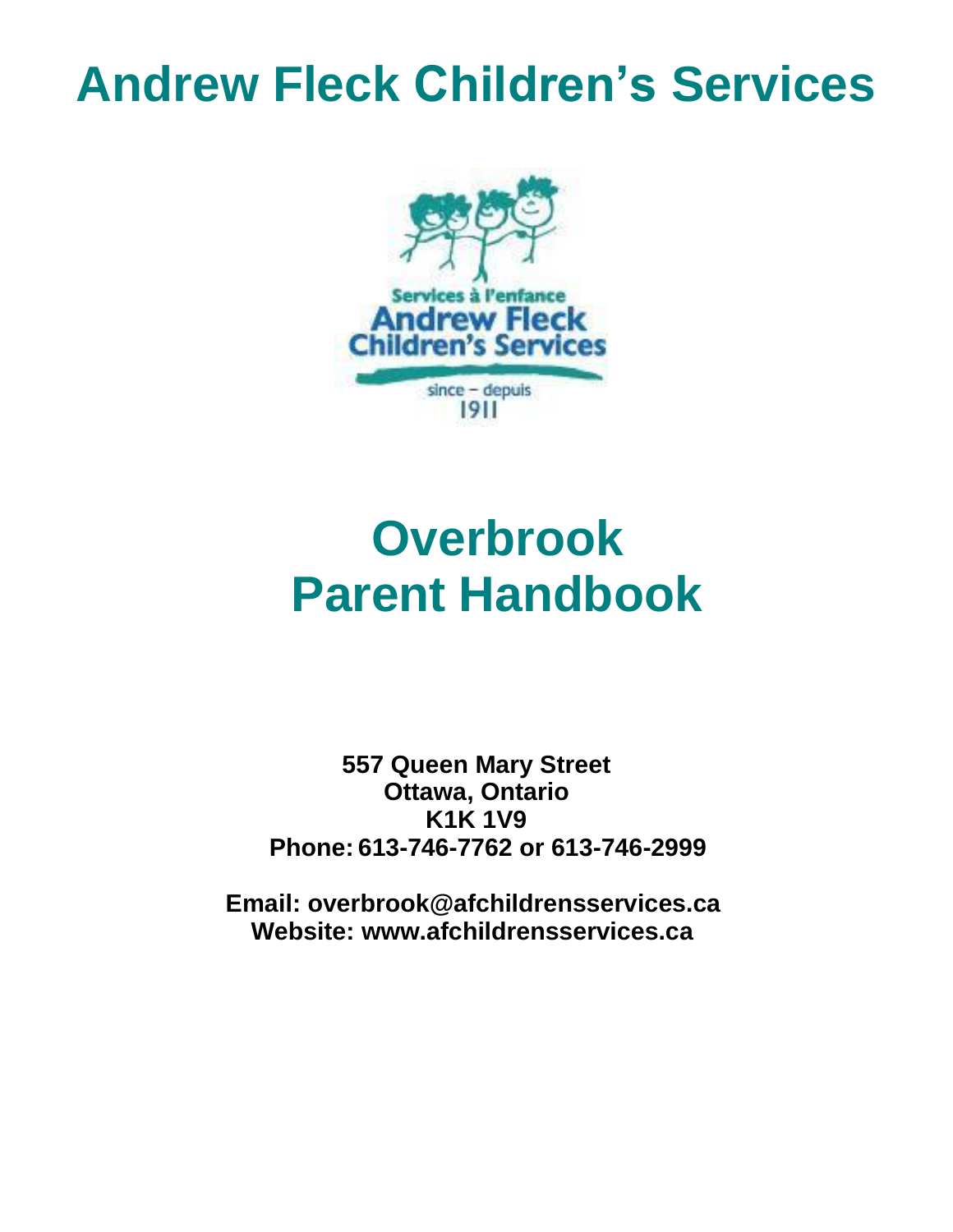# **Andrew Fleck Children's Services Toddler, Preschool and School-Age Programs**

Welcome to the Andrew Fleck Children's Service Overbrook Program. Our program is located at 557 Queen Mary Street adjacent to the Queen Mary Public School. We are licensed to offer full day care for 15 Toddler's (18 months – 2.5 years), 24 Preschool children (2.5 – 5 years of age) and 28 School-Age children (68 months-12 years old).

Andrew Fleck is a non-profit, multi-service organization established in 1911 to serve children and families in the Ottawa area. We are happy to have you and your children with us. The health, safety and quality of your child's experiences are foremost at all times, ensuring that they and you enjoy a positive experience in our program. This handbook is designed to assist you, the parents, in the understanding of procedures, policies, and regulations involved with the operation of our Centre.

This program of Andrew Fleck Children's Services is managed by Program Coordinator- Lynne Richardson and Director- Lyne Tremblay who reports to the Executive Director, Kim Hiscott. If, at any time, you have any questions or concerns, please feel free to speak with a staff either in person, or please feel free to talk with Lynne Richardson at any time at 613 -746-7762 or email a[t lrichardson@afchildrensservices.ca.](mailto:lrichardson@afchildrensservices.ca) Program Director, Lyne Tremblay can be reached at 613-746-2999, or email at Itremblay@afchildrensservices.ca. You may also call the Executive Director at 613 736-1913, ext.223.

#### **LICENSING/REGULATIONS**

Our centre is licensed under the *Child Care and Early Years Act (2014)* of the Ontario Ministry of Education Child Care Quality Assurance and Licensing Office and under goes an annual licensing review process. We are required to meet all regulations of the *Child Care and Early Years Act*, as well as Health, Safety and Fire regulations dictated by the Department of Public Health, the City of Ottawa, the Ontario Fire Marshall, and the Ottawa Fire Services. The Program Advisor, from the Ministry of Education, monitors standards for safety, staff training, program quality and compliance with the *Child Care and Early Years Act*. The License and Summary of License are posted in the centre for your information.

#### **HOURS OF OPERATION**

The Centre is open Monday to Friday from 7:15 a.m. to 5:15 p.m. Children should be in care for the number of hours needed to cover your work or school schedule. We encourage children to be in attendance no longer than 8.5-9 hours per day if possible. It is very beneficial for the children to be in attendance by 9:30 a.m. for the morning program, so they can actively participate in the many activities offered prior to our lunch and rest time. We do request that you please call us if your child is going to be absent.

#### **INCLEMENT WEATHER**

Occasionally, when extreme weather creates dangerous traveling conditions, we may contact parents/guardians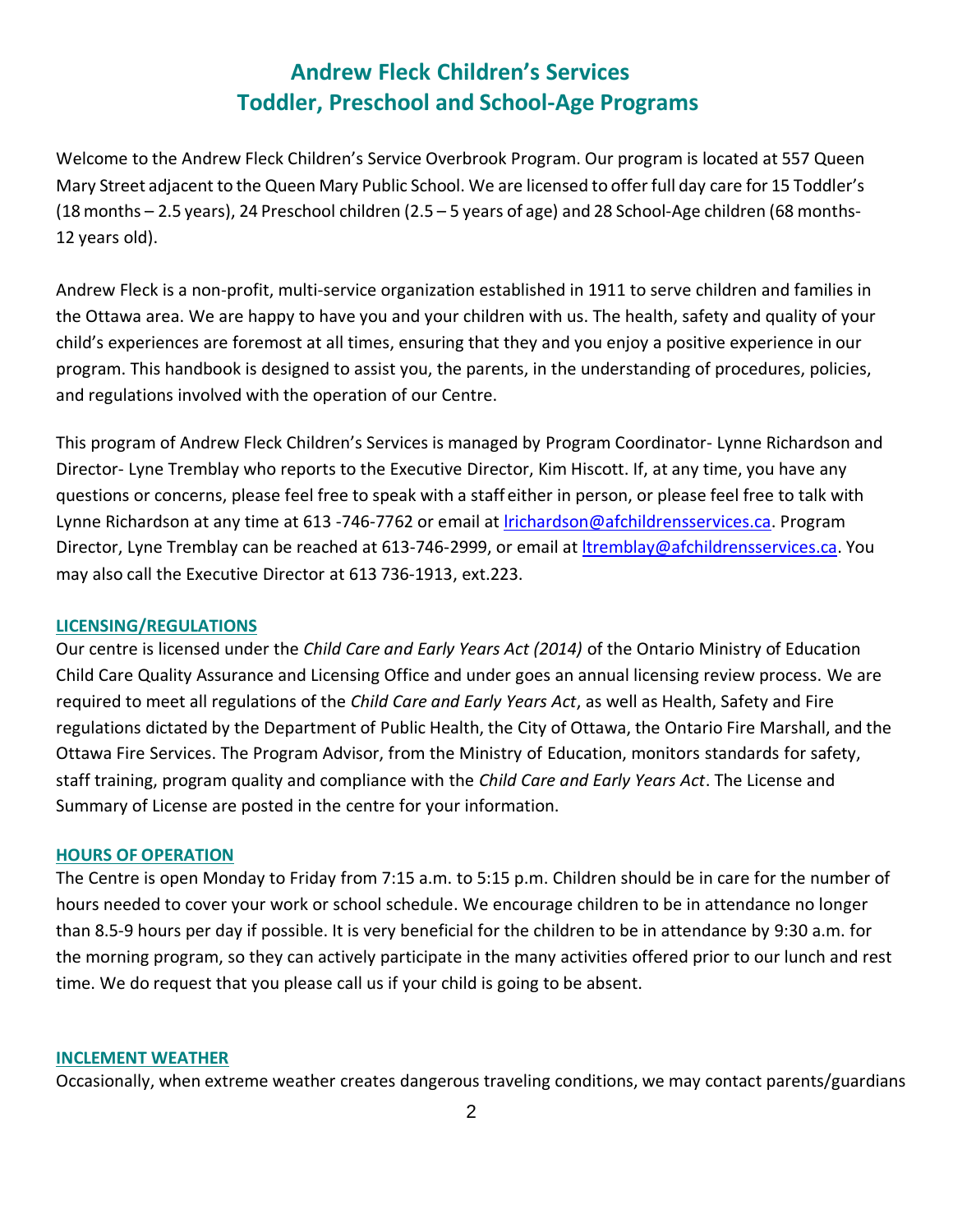to request that they depart earlier than routine to ensure timely pick up. This is to ensurethe safety of children and families as well as our employees who also need to travel home. Our policies addressing late pick-ups will not be altered due to poor weather and travel conditions.

#### **EMERGENCY CLOSURE**

Due to unforeseen circumstances (fire, flood, loss of electricity, and/or property damage) the centre may be deemed unsafe. The Andrew Fleck Children's Services (AFCS) Board of Directors may close the programs. Parents will be notified of the closure and required to make alternative arrangements until official notice is given of the centre reopening. The centre will also close if the City of Ottawa declares a "State of Emergency". No fee rebate will be given due to emergency closures.

#### **EMERGENCY MANAGEMENT**

To protect the health and safety of children and employees, Andrew Fleck Children's Services has an emergency management policy and procedures that sets out the roles and responsibility of all employees. All programs conduct monthly fire drills and follow evacuation procedures. This ensures that all children become familiar with emergency procedures. In the event of a real emergency and that the children cannot return to the Centre they will be moved to our designated emergency shelter and parents will be contacted to pick up their children immediately. **Our Emergency Shelter is located at 1200 St. Laurent Blvd in the St Laurent mall at the information booth located in front of Toys UR us. The specific location would be at the lower level near Entrance 5 in the Security Office.**

As indicated in the AFCS Emergency Management policy, the manager of the program or designate will notify parents/guardians of the emergency situation, evacuation and the location to pick up their children. Notification will be done by email or phone, depending on the situation. Where possible, the executive director will update the agency's website and the manager or designate will update the program or place of work voicemail box as soon as possible to inform parents/guardians that the program has been evacuated and include the details of the evacuation site location and contact information in the message.

#### **ADMISSION POLICY**

**Subsidized spaces are available in these programs.** Eligibility for subsidy is determined by the Child Care Subsidy Office of the City of Ottawa. To apply you must first create an online application through the City of Ottawa at 311 or [http://www.ottawa.ca/daycare.](http://www.ottawa.ca/daycare)

Should the family be requiring a child care subsidy, confirmation from the City of Ottawa Subsidy Office must be received by the program a minimum of 48 hours to the child being enrolled. Before confirming a space or enrolling your child in the program, an opportunity will be arranged for you and your child to tour the program, meet the staff and review all the enrolment papers with the Program Coordinator. A space will not be confirmed until the program has met with the family and child. Spaces will be granted based on the waiting list application date and subject to the following criteria:

1. Children must be within the age limit set for the program.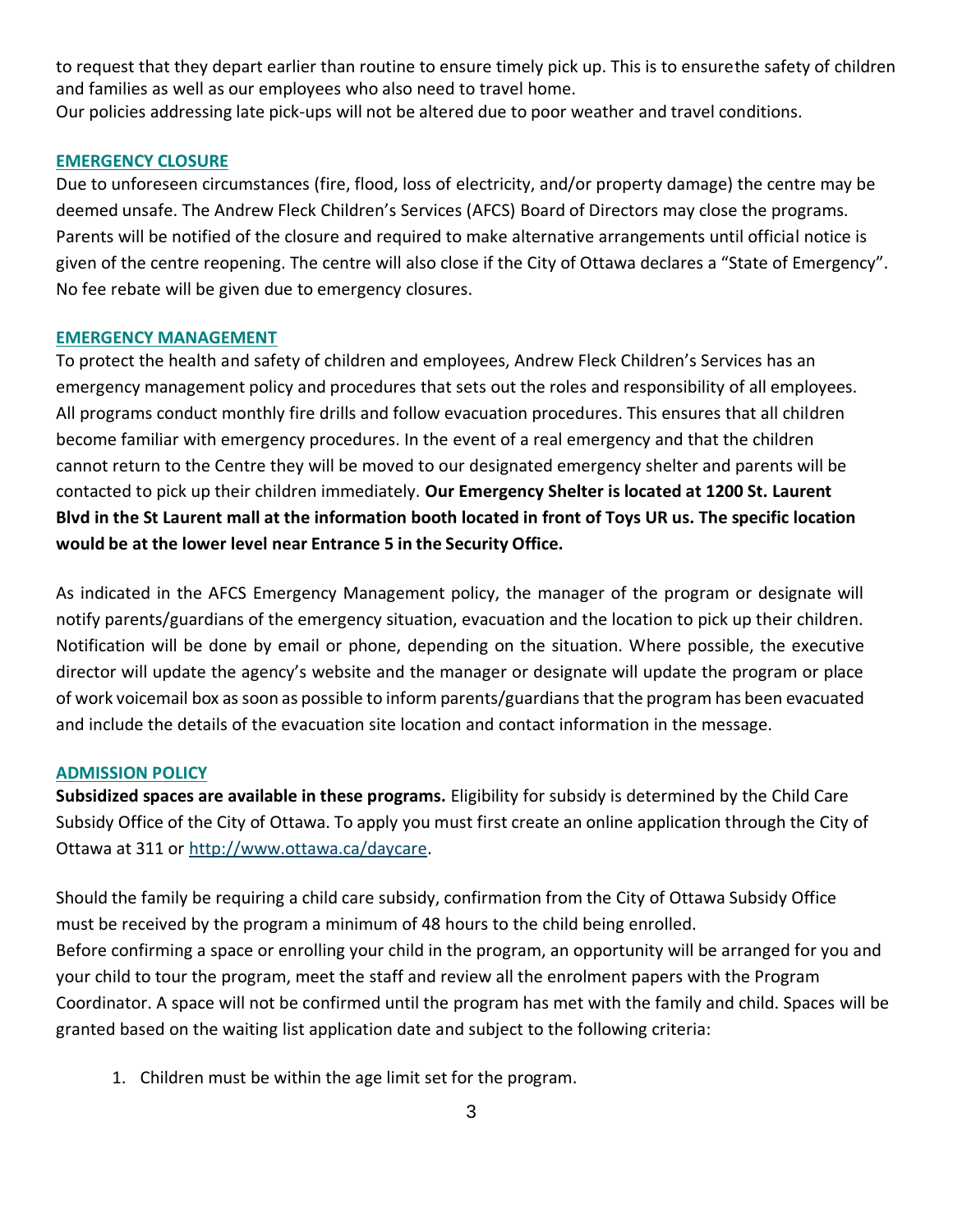- 2. Up to date children's records of immunization must be provided prior to admission.
- 3. All enrolment papers must be completed at least 1 week prior to the child starting in the program

# **WAITING LIST POLICY**

All families must be registered on the City of Ottawa Child Care Registry and Wait List tool.

https://onehsn.com/Ottawa To fill available spaces we contact families, whose child is age eligible for the space available. For Subsidized spaces we must follow the City of Ottawa's Priority List. For our full fee families,we will offer spaces based on their registration date. The only exception is that priority is given to siblings of children currently attending at our location. There is no fee for using the City of Ottawa Child Care and Registry Wait List tool and we do not charge a registration fee to place any child in our program. To ensure we are providing you and your child with the best early learning and care experience as possible, a conversation will occur to ensure we can meet your child's needs and your expectations before a space is confirmed.

The City of Ottawa Child Care Registry and Wait List tool automatically updates when your child is eligible for the next age group, it is important to keep your information as up to date as possible, (which you can do by clicking into the link above) including the date when you require care or if you are no longer interested in care at a specific location. If you are interested in knowing the status of where your child is on the waiting list, please feel free to contact us and we will tell you as accurately as we can, where your child is on the waiting list, but please know that often the list is not reflective of the actual number of children waiting for care at one of our locations. It is not unusual for us to contact 20+ families regarding a vacancy before filling the space.

In addition, available vacancies are posted on our website within the section for each location and we strive to keep this as up to date as possible.

# **WITHDRAWAL / DISCHARGE POLICY**

- 1. Children may stay in the program until the end of their  $5<sup>th</sup>$  year. We do offer a limited number of Kindergarten spaces.
- 2. Children may stay in the program until the end of the school year when they have turned 12 years old.
- 3. We respectfully request one month of written notice of pending withdrawal and require at a minimum two weeks' notice. If the required notice is not provided, fees will be charged in lieu of the notice period.

For full fee families: Filling spaces mid-year is difficult and not always an option based on space requirements for the next school year. **Therefore, after January 1st of each calendar year we require 3 months' notice for withdrawal from the program.** If the required notice is not given fees will be charged in lieu of the notice period. We must be informed before August 1st of the upcoming school year if you no longer require care in September.

If you withdraw after August 1st and we are not able to fill the space by the start of the school year, you will be charged a notice period of 2 weeks of fees. Parents who wish to temporarily withdraw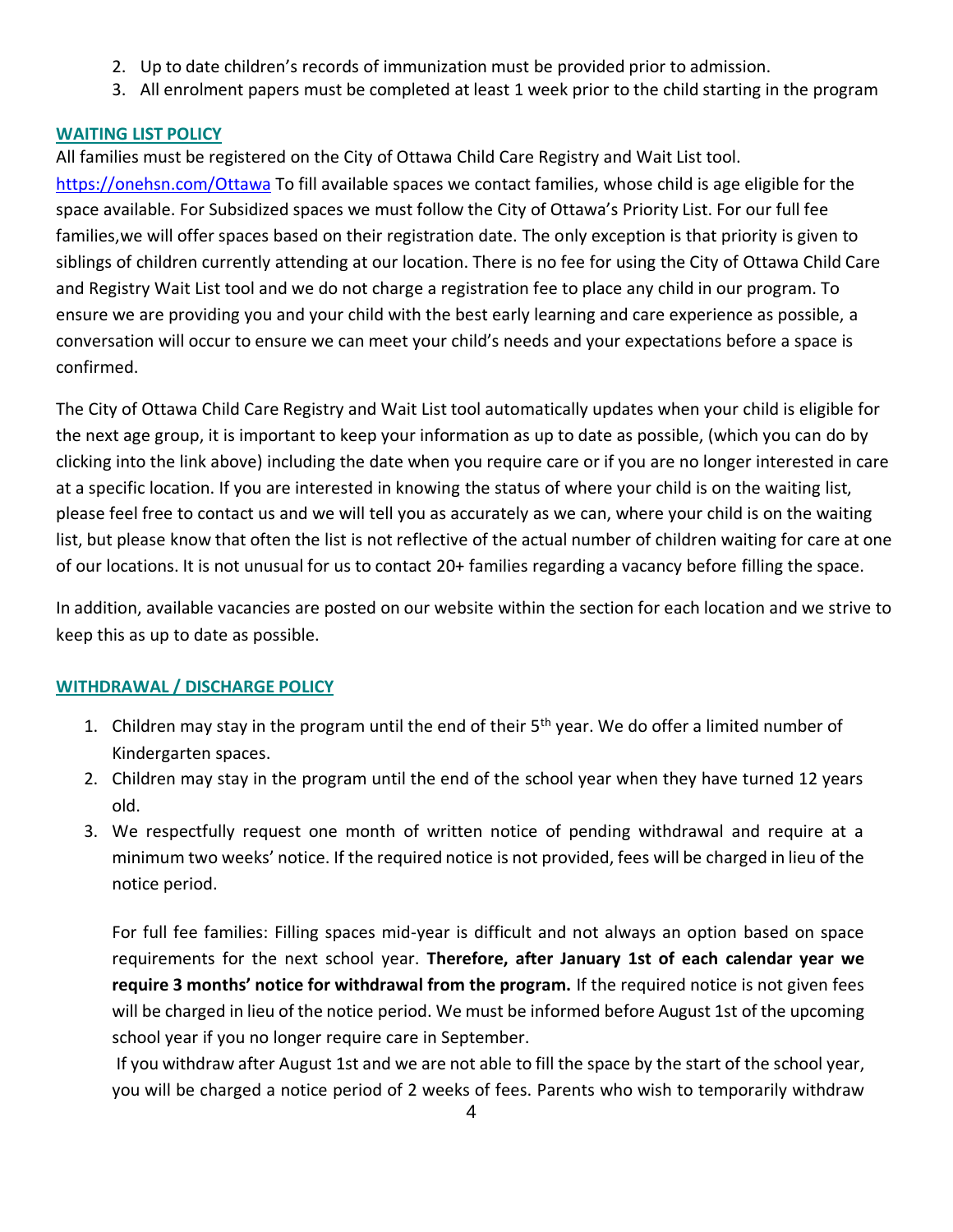their child from the program (e.g., for an extended holiday) may request to have their child's name placed on the waiting list for readmission. Regretfully, no guarantee can be given that a space will be available when needed. Please note this does not eliminate the notice period requirements as described above. (**The following are the exceptionsto the above policy for Kindergarten and School age children)**

- 4. Should a child that demonstrates challenges, developmentally and/or behaviourally be enrolled in the program, the program will seek to access additional support and resources in a timely manner. However, if it is concluded that the staff and program can no longer meet a child's needs and that there is a safety risk to the child, other children and staff, then the decision to discharge a child may be warranted.
- 5. The program also reserves the right to give notice of withdrawal of service if the parent does not abide by all policies and procedures.
- 6. If the centre's programs are not meeting the needs of your child or family, we will discuss possible solutions and provide assistance in finding alternatives.

### **ARRIVAL AND DEPARTURE PROCEDURES**

We encourage parents to try and drop off their children by 10:00am to ensure they can participate in all the activities provided, including outdoor play. No child will be released to a person other than the parents without written permission given to the centre in advance. When dropping off and picking up your children, please:

- Ensure you and your children's wet/dirty footwear are removed before entering the room.
- Accompany your children to and from the program room, ensuring staff are aware of your children's arrival and departure;
- The staff will sign your children in and out every day, indicating the time and their initials.
- Anyone who picks up or drops off a child must be 16 years of age or older unless written agreement has been made with the Manager. All alternate individuals will be requested to show I.D.

If staff suspects that the individual picking up the child is visibly unfit to drive, and/or that the child may be in danger, that staff is obligated to report their concern to the authorities (Police /CAS) immediately. Alternate travel arrangements will be offered to the parent. By law, staff cannot withhold a child from their biological parent unless a court order is on file.

#### **LATE PICK UP POLICY**

We encourage you to arrive by 5:00pm to pick up your child; this ensures you have an opportunity to connect with your child's educator and provide the time for an unrushed ending to your child's day. It is recognized that due to exceptional circumstances, parents might occasionally be late in picking up their children. When this occurs, parents must notify the centre, at the earliest opportunity. However, late pick-ups cause difficulties both to the staff and the children waiting to be picked up. The purpose of this policy is to detail the procedures to be followed in the event of late pick-ups. Every person responsible for picking up a child arriving later than 5:15pm, based upon the centre's clocks, will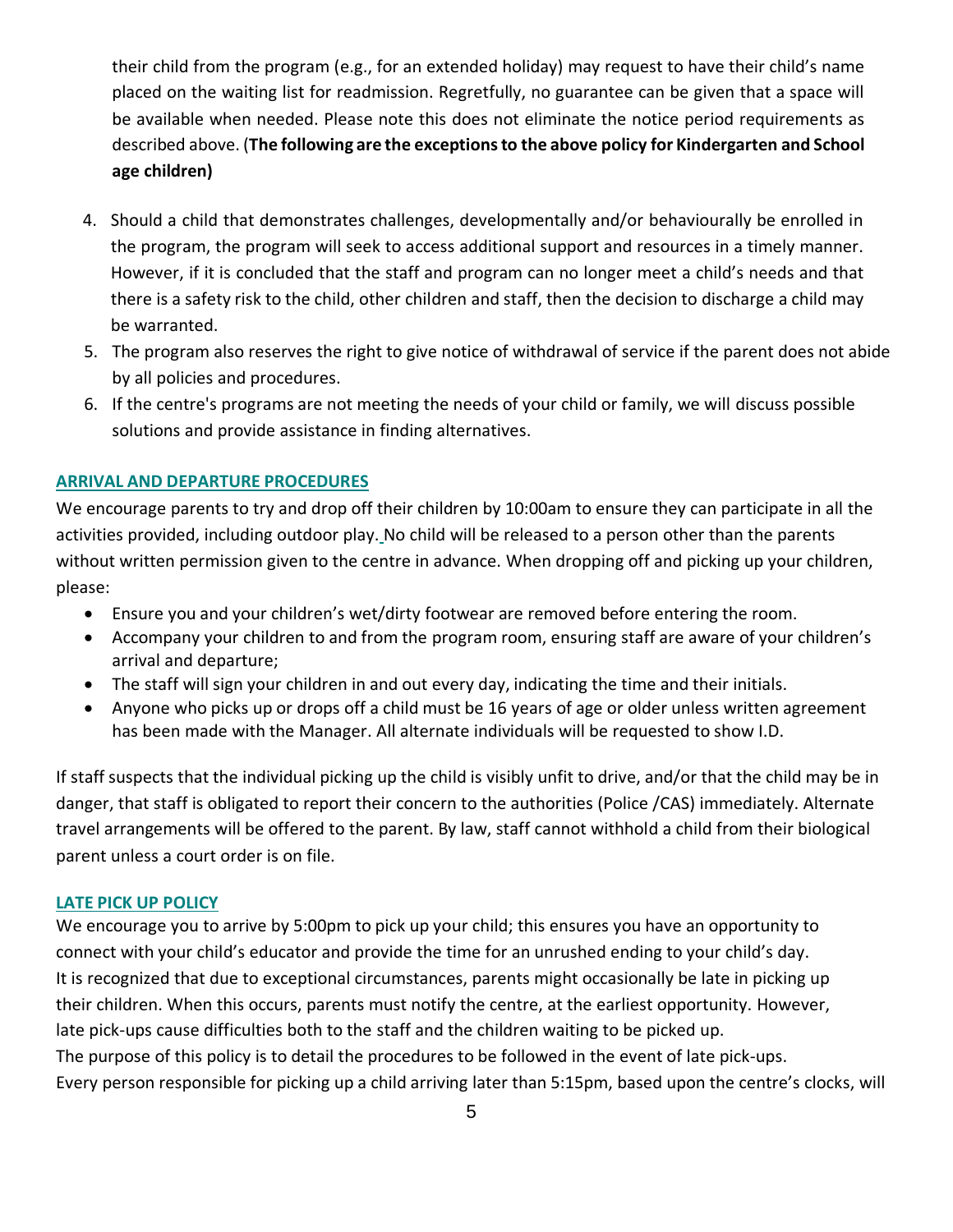sign the late fee book.

The programs end at 5:15pm. If a parent is late, they will be charged a late fee as follows: \$2.00 for the first 5 minutes and then \$1.00 for every consecutive minute thereafter. Should a parent be late more than 3 times, the late fee will double. Should there be reoccurring instances of late pick up, this may result in the family being discharged.

Late fees are now being taken out of Non-Childcare Fee Accounts. The policy is for the payment of any fees due and payable to AFCS that are Non-Child Care Fees, i.e. any Late fees, payment for an extra door fobs or parking pass fees (if needed at your childcare location), etc. This policy does not include your regular daily childcare fee or any daily subsidized fee paid to the City of Ottawa, for your childcare services.

If you are a full fee client, any Non-Child Care Fees invoiced within any given month, will be added to a regular by-weekly payment following the month the fee was incurred. If you are a subsidize client, the payment of any Non-Child Care Fees will be processed according to the Non-Child Care Fee schedule following the month the fee was incurred. Any late fees not paid may result in discharge from the program

Late pick up occurrences are based per family.

#### **FEES FOR SERVICES**

Please see the attached fee schedule and financial policies below. We have a purchase of service agreement with the City of Ottawa to provide care for families eligible for fee subsidy as well as full fee families.

Parents seeking a childcare subsidy will need to upload all required documents to the City of Ottawa Child Care Waiting List to see if they qualify for the subsidy. Please note: families using a childcare subsidy are entitled to 36 absent days per calendar year. Any additional absent days will be billed to the family at the full fee rate. Please see the Manager to discuss special circumstances.

Any monthly fee, as assessed by the subsidy office, will fall into the fee expectation section.

Please be advised that there are no refunds for sick days, holidays or closed days and all statutory holidays are invoiced at the daily rate.

The centre is closed on the following Statutory Holidays: New Year's Day, Family Day, Good Friday, Easter Monday, Victoria Day, Canada Day, August Civic Holiday, Labour Day, Truth and Reconciliation Day, Thanksgiving, Christmas Day, BoxingDay, and one day between Christmas and New Years in lieu of being open on Remembrance Day.

The annual cost to deliver the program is calculated over the number of billable days in a year. If we were to not charge families for the days we are closed, our daily rate would increase (same annual cost but less billable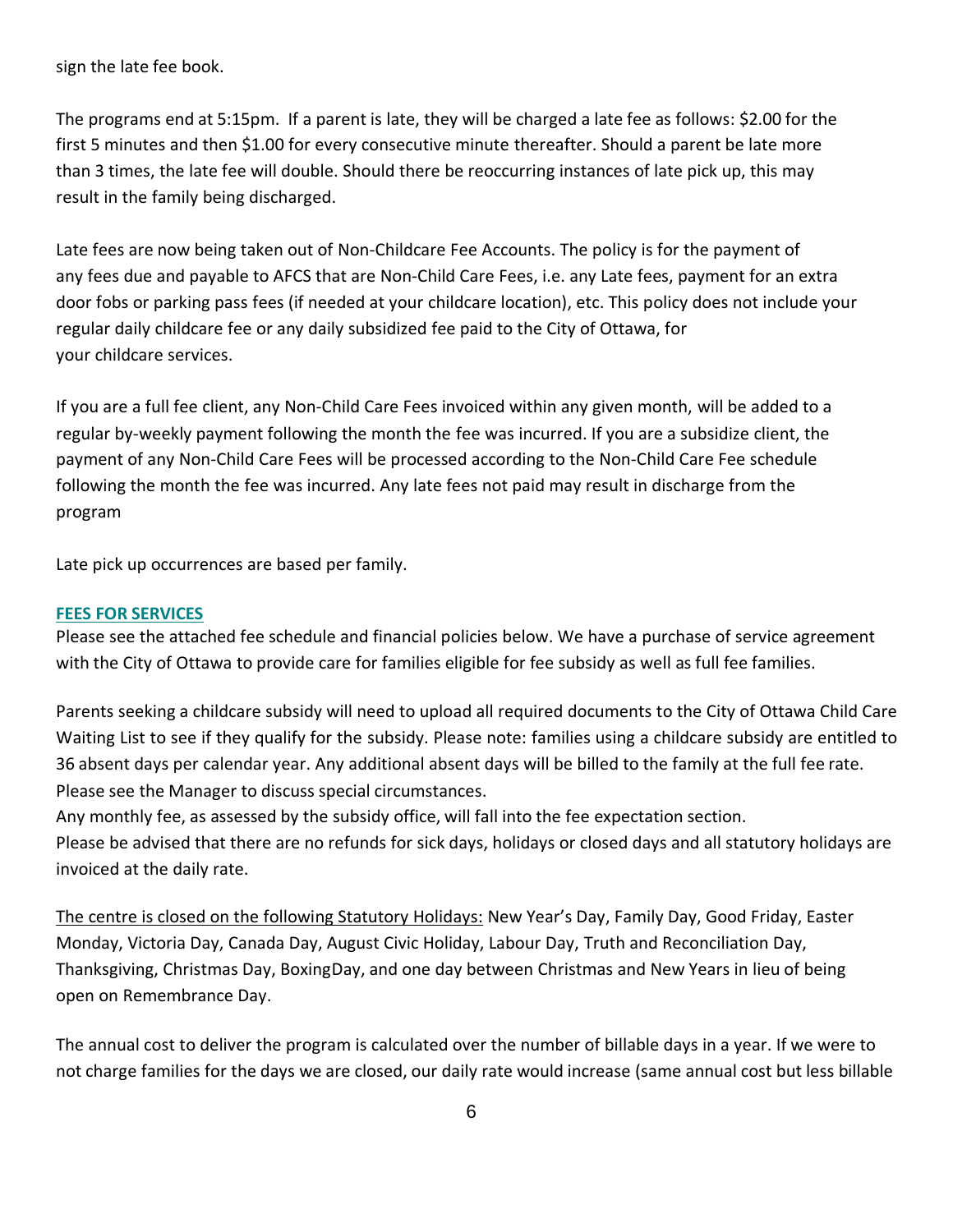days). We feel that stopping and starting parent fees has the potential of being more confusing for families and it adds an administrative burden cost.

We will provide a minimum of one month of notice regarding any fee increases.

# **POLICY FOR PAYMENT OF ACCOUNTS**

- A. All parent fees are payable on a bi-weekly basis
- B. As a non-profit agency we do not have the means to tolerate unpaid accounts. If an account is more than two (2) months in arrears, parents can receive a notice of termination and the account will be forwarded to a collection agency.
- C. There is a \$10.00 charge for all **returned cheques**.

The appropriate notice required must be given when withdrawing your child(ren) or payment in lieu of notice will be invoiced.

Andrew Fleck Children's Services offers 3 methods of fee payment; either **direct debit payment** or **Credit Card.**

- 1) **Direct Debit Payment** Parents choosing the pre-authorized debit option will submit the following to our office:
	- a) a signed **Direct Debit Authorization Agreement**
	- b) a **VOID CHEQUE** to provide bank account information
- **2) Credit Card -** Parents choosing the credit card option will submit a signed **PRE-AUTHORIZED CREDIT CARD (PACC) Agreement form**

### **GIFT GIVING**

While it is somewhat traditional for children to give their Educators gifts at Christmas, end of the year etc. Homemade gifts would be an exception and are most appreciated; gifts that are small such as a consumable item (box of chocolates), are shared with the team onsite. As Registered Early Childhood Educators, we cannot accept anything more because we are professionally bound, as members of the College of ECEs, from accepting any gifts of benefits, advantages, fees, honoraria, or favours, including items, money, or gift cards. This is to preserve our integrity as professionals and to protect parents from any expectation of undue influence.

### **NUTRITION**

We are fortunate to have an innovative cook working at Overbrook who provides us with nutritious and varied food. We have a part time cook assistant who supports our Charles Hulse Program which we cater lunch to. Our weekly menus for the current and following week are posted in the courtyard near the kitchen area along with any dietary restrictions, allergies and / or anaphylaxis are posted in each food preparation and serving areas. All programs will keep the menus for 30 days after the last day for which they are applicable. Substitutions and specific food choices are noted on the posted menus.

All menu planning follows the recommendations set out in the Health Canada documents "Eating Well with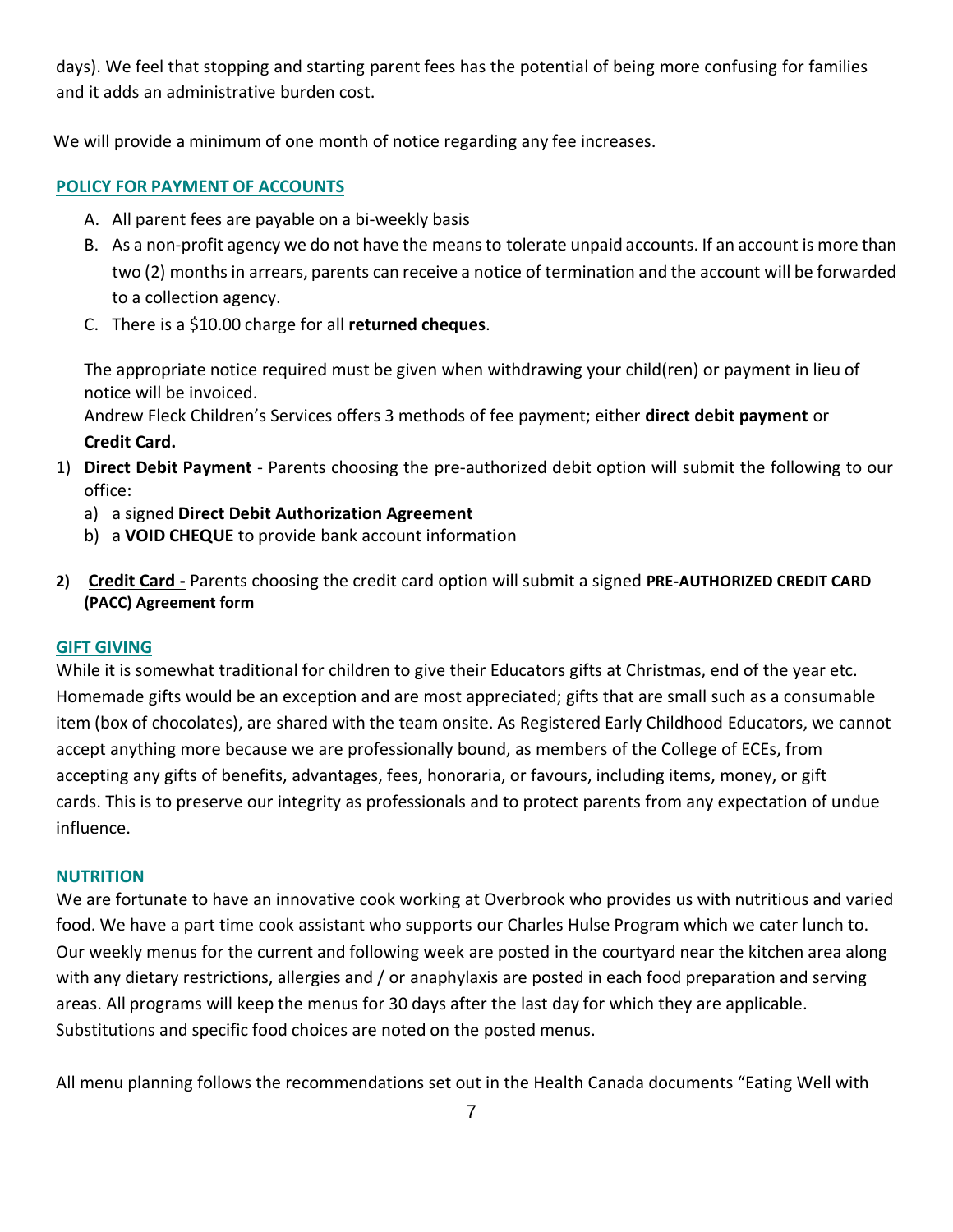Canada's Food Guide", "Eating Well with Canada's Food Guide – First Nations, Inuit and Métis" or "Nutrition for Healthy Term Infants". Special dietary and feeding arrangements are to be carried out in accordance with the written instructions of a parent of the child. Careful menu planning is essential to meet children's nutritional needs and to expose them to a wide variety of foods.

The program provides water and milk at all meals; we do not serve juice or other food items that contain high sugar and sodium levels. We use Halal to be inclusive to all families. Nutritious between-meal snacks are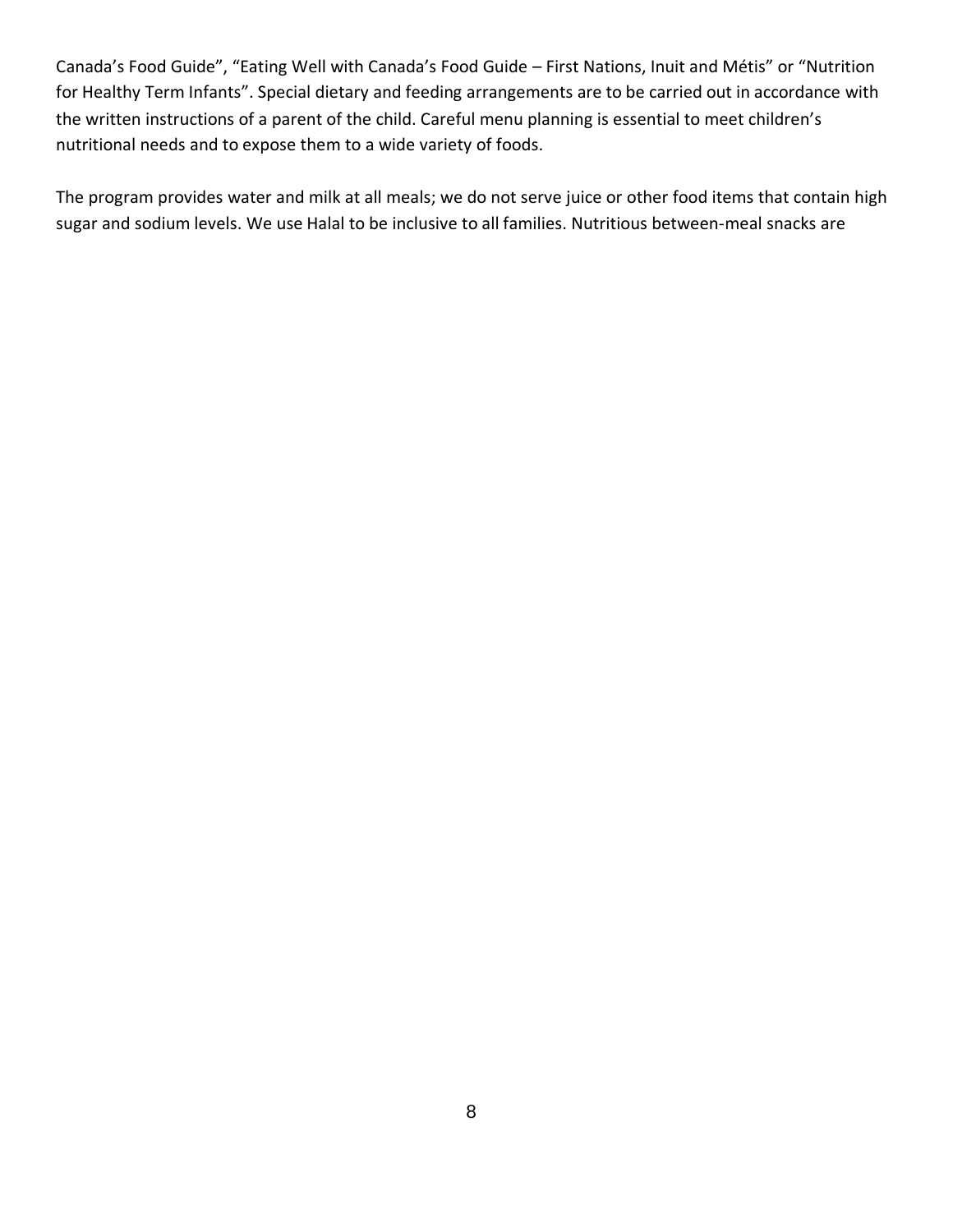provided for each child one year of age or over, that promotes good dental health and will not interfere with a child's appetite for meal time.

On non-school days the School Age children will eat lunch with their classmates at the daycare. Bag lunches from home should include a variety of foods from the four food groups. An ice pack must be included in bag lunches or placed in the Daycare cooler upon arrival. Children's lunches must be in containers and bagged and labeled with their names. A microwave is available however, any food that requires heating must be fully prepared and placed in a separate microwavable container. Staff is expected to be vigilant regarding the content of bag lunches. Children will be limited to one "treat" choice from their bag lunch per sitting. We are a nut safe zone and request that food with any traces of nuts not be brought into the centre. Please ensure that your child's lunch is nut-free.

Upon arrival in the program on non-school days, educators will confirm that children have brought their lunch from home. In the event that a lunch has been forgotten at home, educators will contact parents by phone right away. Educators will provide the child with a nutritious lunch if a parent is unable to drop off a lunch or cannot be reached.

| <b>Food Group</b>             | <b>Food Choices for Lunch</b>                                    |
|-------------------------------|------------------------------------------------------------------|
| <b>Milk and Milk products</b> | Yogurt or 1 slice of cheese 250-375ml                            |
| <b>Meat and Alternatives</b>  | Tuna, chicken, salmon, tofu, eggs.60-90g                         |
| <b>Bread and Cereal</b>       | Whole wheat bread, crackers, pita bread<br>2.5 slices or 450ml   |
| <b>Fruits and Vegetables</b>  | Apples, bananas, carrots, cucumbers.2.5<br>whole fruits or 300ml |

Here is a sample lunch menu:

For more ideas, please refer to the following site: [http://ottawa.ca/2/en/residents/public-health/healthy](http://ottawa.ca/2/en/residents/public-health/healthy-eating-)[eating-a](http://ottawa.ca/2/en/residents/public-health/healthy-eating-)nd-active-living-for-child-care

Please be aware that there may be children in our programs with severe life-threatening allergies (anaphylaxis) to certain foods i.e., nuts, eggs, and shellfish. Anaphylaxis is a medical condition that causes severe reaction to specific foods and can result in death in seconds. For this reason, it is imperative that aside from your child's nut-free lunch, you DO NOT bring any outside food into the centre, unless otherwise arranged with the Program Coordinator of the program.

All staff are trained in the use of an EpiPen and Anaphylaxis management. Providing a calm eating area with low lighting and engaging conversations where we eat meals family style supports a positive approach to meal times. We support children's self-help skills by offering utensils for self-serving such as small tongs and using small containers to pour milk and water. Please feel free to provide input into our menu planning at any time.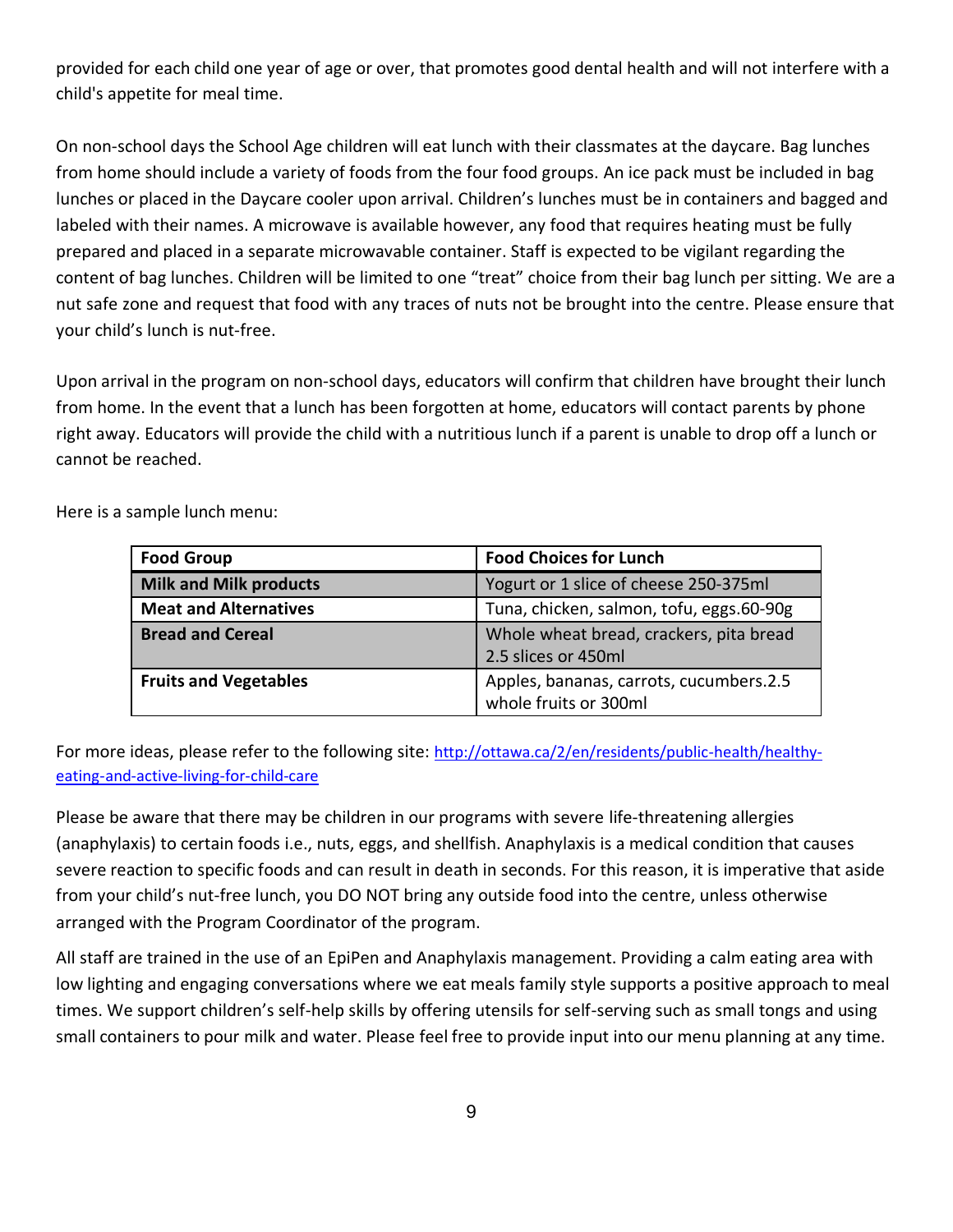### **HEALTH**

If your child contracts any communicable disease, you must notify the centre immediately. A Health Alert must be posted, for any communicable disease, so that parents can ensure the health and safety of their children.

Please note that if your child is diagnosed with a viral conjunctivitis where eye discharge is present, you must provide a medical certificate for re-entry. If no eye discharge is present, no exclusion is needed. Should your child show signs of a rash, eye infection or other communicable disease while present at the centre, you will be given a City of Ottawa Public Health Department Assessment form. Your child will need to be taken to your doctor/clinic for an assessment and a medical certificate for re-entry will be needed for your child to return to the centre.

In order to prevent outbreaks, the City of Ottawa Health Department requests that child care centres exclude children with certain communicable diseases until specific criteria are met. The Ottawa Public Health Department lays out the exclusions policies for communicable diseases and parents will be notified of what these may be.

The program staff must be notified immediately if your child is hospitalized for more than 24 hours. At any time, the Manager/Program Coordinator (or designated staff) may judge that a child is "not well enough" to attend the centre. In such cases, the child will either not be accepted at drop-off time, or parents will be notified that the child must be picked up as soon as possible. The City of Ottawa Health Department has set forth certain policies to protect all children. Your child may not attend the program if they suffer from the following:

- 1. A fever of 101 degrees or higher or 38 Celsius or higher
- 2. Vomiting
- 3. Diarrhea (at least 2 episodes)
- 4. Croupy cough green discharge from nose
- 5. Any unexplained rash or skin irritation
- 6. Complains of a bad headache or sore throat
- 7. Eyes/ears that are oozing any form of discharge (must be on antibiotics for 24 hours prior to readmission)
- 8. Strep Throat (must be on antibiotics for 24 hours prior to readmission)

If your child develops any of these 8 symptoms while your child is childcare or at home, we ask that you keep your child at home until they are symptom free for 24 hours. Please do not give your child Tylenol and bring them to the program as they are contagious.

On occasion the Centre may be in an Outbreak; this is when more than 15% of children and/or staff are sick with the same symptoms. In this case the mandatory exclusion for vomiting and diarrhea is 48 hours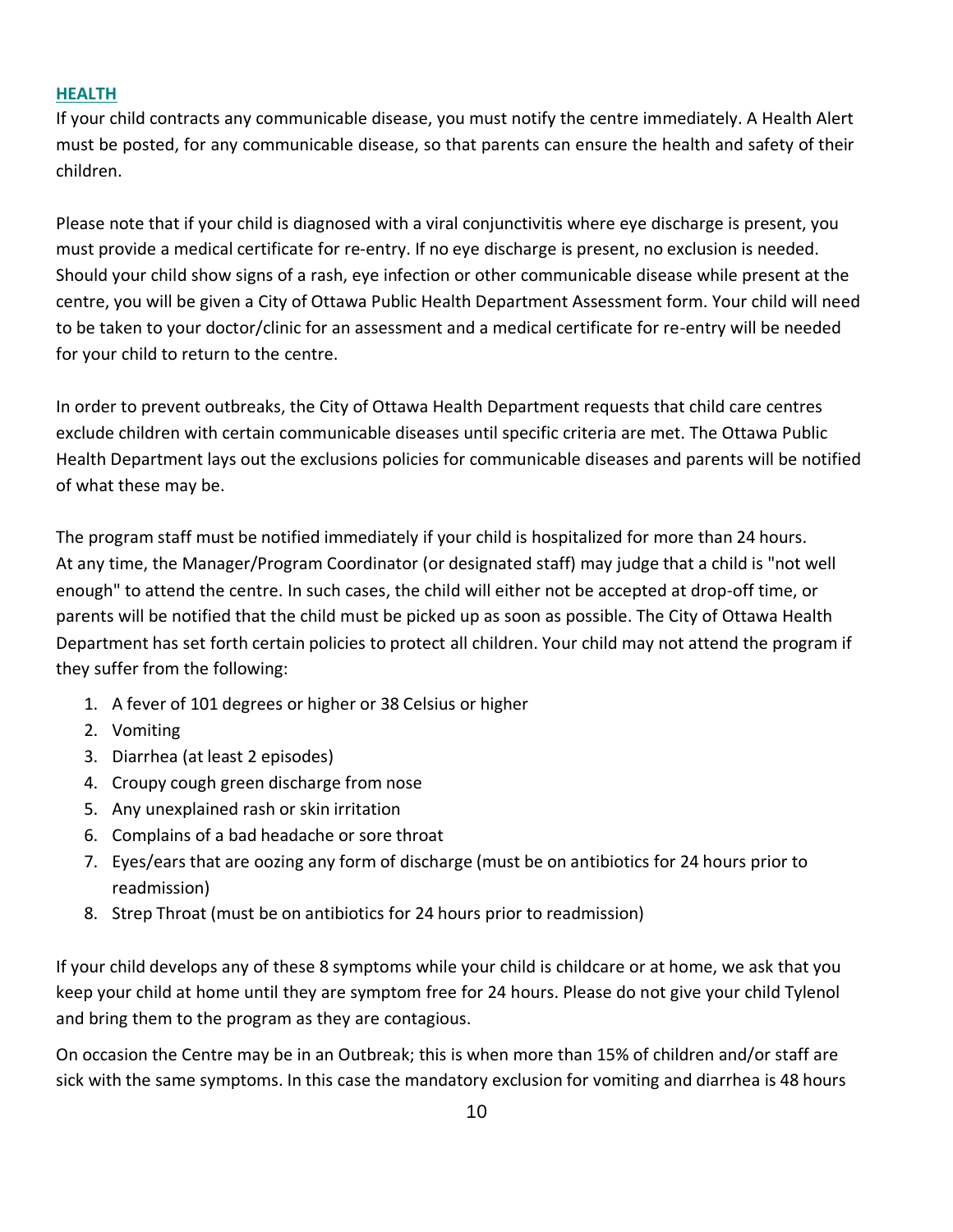#### symptom free.

Please call the centre should your child become ill and provide us with their symptoms so that we may track all illnesses as per regulations. Should your child become ill while in the program you will be contacted to pick your child up immediately. All symptoms of illness are documented by the staff. The children must be able to participate in all facets of the program. If you feel your child is too ill to go outside, then your child may not attend the program.

The centre will provide sunscreen from May to September however, we do ask that parents apply sunscreen to their child in the morning prior to drop off time. The child care staff will assist the children in applying sunscreen when needed. All children must wear a sun hat and proper footwear during outdoor play.

#### **HEADLICE**

When your child is found to have head lice or nits while attending the program, you will be given a withdrawal notice for Head lice with a 24-hour exclusion and a form to fill out indicating that the head lice treatment was completed. This form will need to be returned to the program after each treatment. This decision is made by the agency in order to prevent the spreading of head lice and live nits at the Centre.

#### **IMMUNIZATION**

It is recommended by the Local Medical Officer of Health that all children be immunized. Parents of children who object to immunization due to religious/conscience or medical reasons must complete a standardized ministry approved form. Ministry approved forms for religious/conscience objections must be completed by a "commissioner for taking affidavits" (i.e., notarized). Any medical exemptions forms must be completed by a doctor or nurse practitioner. These forms are available upon request.

All immunization records and/or records of parental objections will be kept as part of the children's files.

### **ALLERGIES AND ANAPHYLAXIS AND LIFE-THREATENING ALLERGIES**

In order to provide a safe environment and protect your child we must be aware of any allergies or potential allergies that your child may have. All allergies must be documented on the appropriate registration and medical forms. For children who may have an Anaphylaxis, there is a detailed Ministry Policy which must be adhered to and parents must fill out all appropriate papers which include authorization from a doctor. If your child requires an Epinephrine auto injector (EpiPen), the staff must be made aware of this and be given the auto injector when you drop your child off. Should you and your child arrive at the centre without their auto injector you will not be able to drop them off until their auto injector is onsite. We are a **nut safe and scent free** environment and will do everything that we can to protect your child while at the Centre, but we cannot guarantee that your child may not come in to contact with an allergic substance. This policy and all paper work will be reviewed with you at time of the tour and prior to your child enrolling inthe program.

Some children in our programs have life-threatening food allergies (Anaphylaxis) and, for this reason, it is imperative that you **DO NOT bring any outside food into the centre**, unless otherwise arranged with the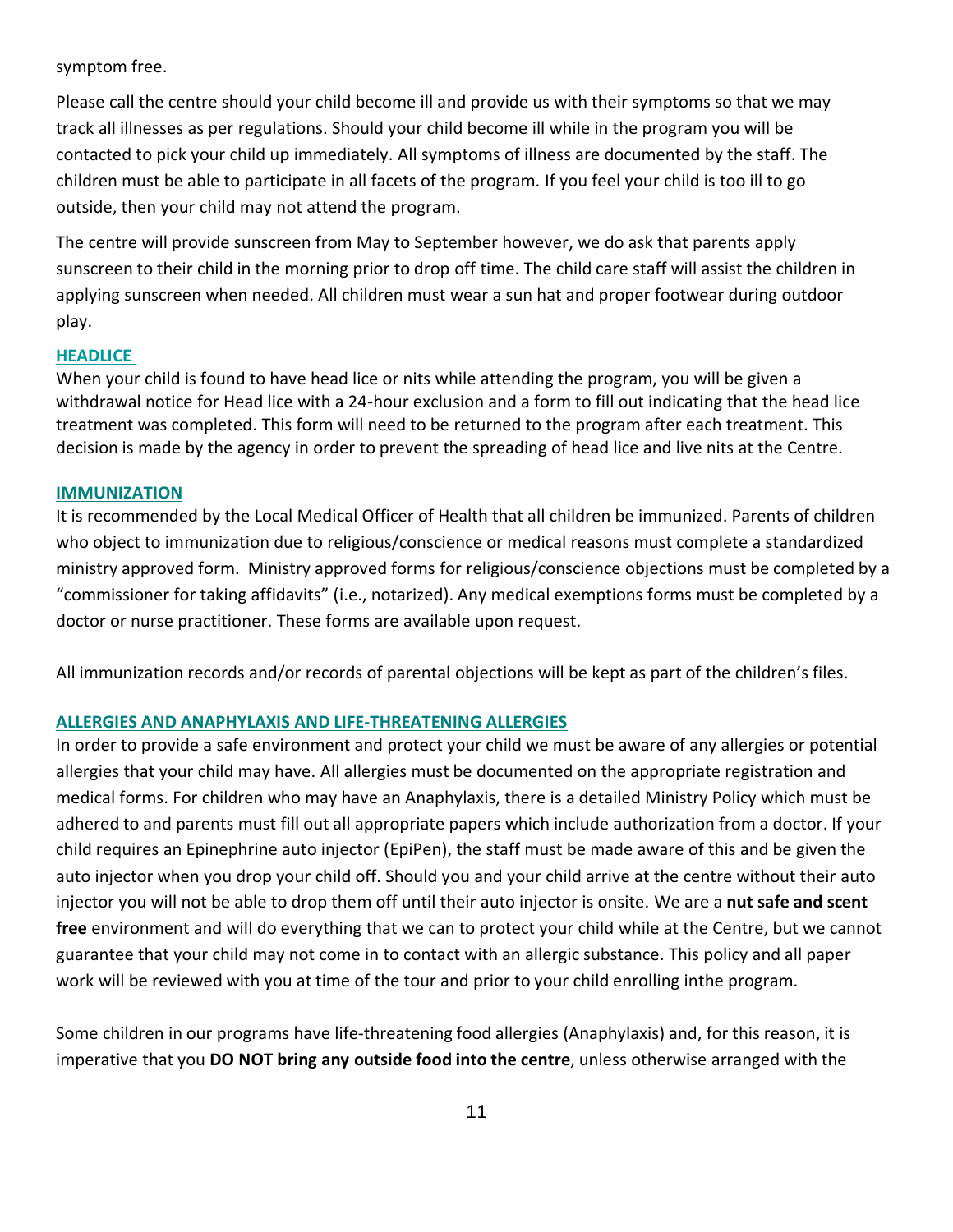Program Coordinator of the program. Anaphylaxis is a medical condition that causes severe reaction to specific foods and can result in death in seconds. All staff is trained in the use of an Epinephrine auto injector.

Any food coming into the Centre or home child care premises must not contain any nuts or nut products and must be labeled with the child's name. Please note that should there be any other anaphylactic allergies (other than nut or nuts products), a communication will be shared with that information and any directives to follow.

Children attending our toddler and preschool programs are provided with 2 snacks and a lunch each day; we attempt to accommodate a variety of dietary restrictions and allergies. Food from home for those age groups is not necessary unless agreed to in advance with the program coordinator. Should food from home be necessary, each container / item must be clearly labeled with the child's full name and any parental written instructions (if applicable).

Children in our kindergarten and school age programs are provided with two snacks daily and are required to bring their own lunch, in a bag, which needs to be clearly labeled with their name.

### **ADMINISTRATION OF MEDICATION**

If your child requires medication while in the program, you are required to complete and sign a *Medication Authorization Form* which provides details about the medication, including the time and amount of the dosage. Should your child be prescribed antibiotics, they must have been taking the antibiotics for 24 hours prior to returning to the Centre. Please be advised that by *Child Care and Early Years Act* standards, we can only accept medication which is in its original container and the container or package must be clearly labelled with the following: Child's name / Name of drug/medication / Dosage of the medication / Date of purchase / Expiration date / Instructions for storage and administration / Possible side effects.

Due to the frequency and their longer-term daily usage, sunscreen, diaper creams, lip balms and hand sanitizers can have a blanket authorization from a parent on the enrolment form and can be administered without a medication form as long as they are non-prescription and/or they are not for acute (symptomatic) treatment, whether they have a drug administration number (DIN) or not.

All medication which is no longer needed is to be taken home. We request that all medication be handdelivered to us to be stored in the appropriate manner. The centre must store all medication in a locked container in the fridge or cupboard except for emergency medication. A designated staff member will be responsible for all medications.

### **SAFE SLEEP**

Each family is advised of the programs Sleep Safe Policy at time of enrolment. Each child will be assigned their own cot and it will be labelled with their name. All cots are disinfected weekly. Staff performs visual checks on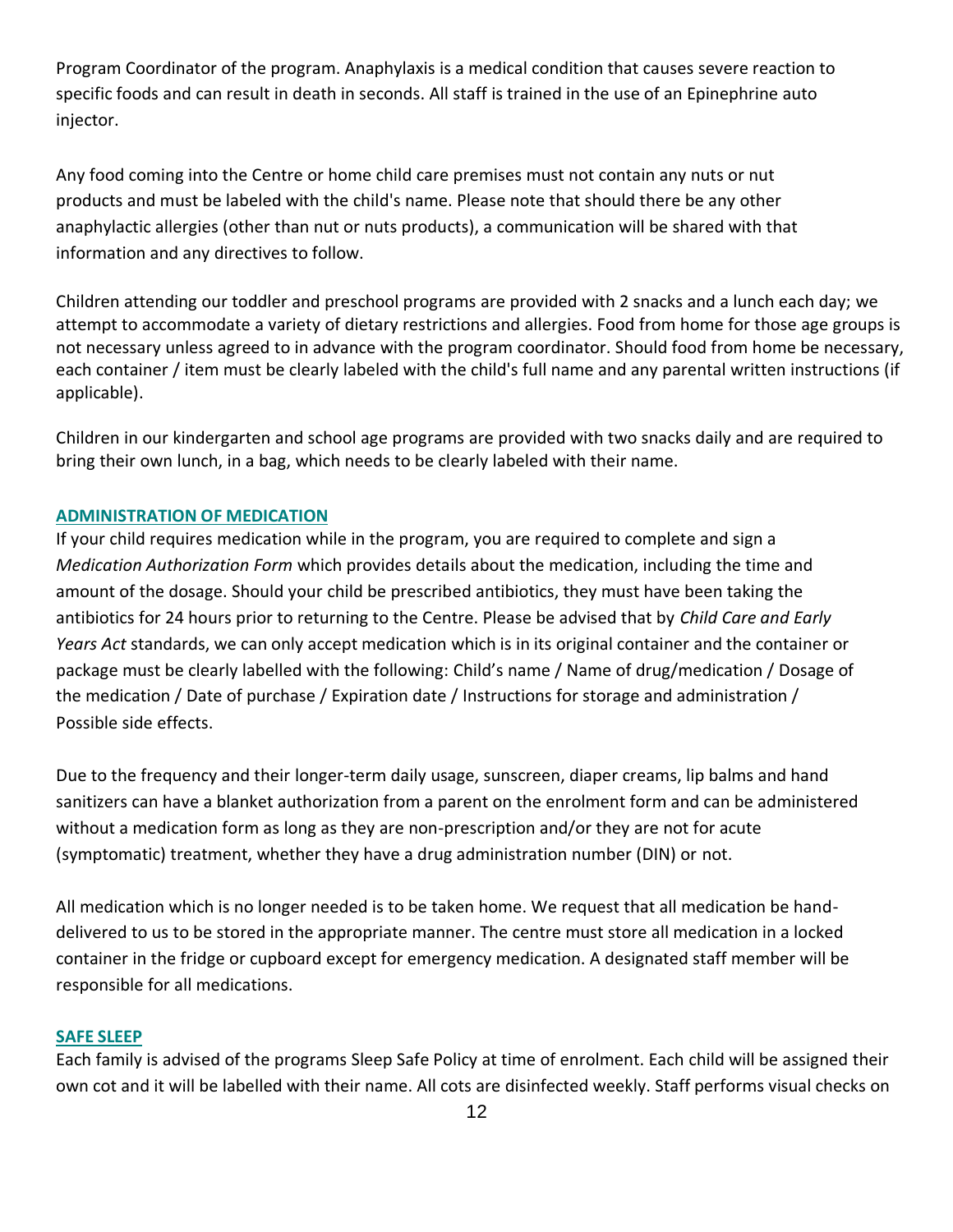all children 4 times throughout rest time and these are documented in the daily log book. Any changes in the child's sleeping patterns or behaviours will be communicated with parents. Staff will consult with parents with respect to a child's sleeping arrangements. Any sleep preferences that are identified at intake or communicated by parents will be documented in daily log book.

#### **SELF-ADMINSTRATION**

For our older preschool and school age children. Should parents wish for their child to carry and selfadminister medication for asthma and/or anaphylaxis they must complete the Consent Form.

# **BEHAVIOUR GUIDANCE**

The emotional and physical well-being of children in our care is a priority of Andrew Fleck Children's Services. Positive forms of Behaviour Guidance with emphasis on discussion, encouragement and positive reinforcement comply with the agency's philosophy to promote the healthy development of the children. Please see our Program Statement for further information on Behaviour Guidance Practices.

(a) Corporal punishment of the child (which may include but is not limited to, hitting, spanking, slapping, pinching)

(b) Physical restraint of the child, such as confining the child to a high chair, car seat, stroller or other device for the purposes of discipline or in lieu of supervision, unless the physical restraint is for the purpose of preventing a child from hurting himself, herself or someone else, and is used only as a last resort and only until the risk of injury is no longer imminent.

(c) Locking the exits of the child care centre or home child care premises for the purpose of confining the child or confining the child in an area or room without adult supervision, unless such confinement occurs during an emergency and is required as part of the licensee's emergency management policies and procedures.

(d) Use of harsh or degrading measures or threats or use of derogatory language directed at or used in the presence of a child that would humiliate, shame or frighten the child or undermine his or her self-respect, dignity or self-worth.

(e) Depriving the child of basic needs including food, drink, shelter, sleep, toilet use, clothing or bedding.

(f) Inflicting any bodily harm on children including making children eat or drink against their will.

#### **ACCIDENT/INCIDENT REPORTING**

If your child suffers a significant injury requiring more than basic comfort (soap, water, band-aid, ice, TLC) or that is more than would be expected in the normal course of play, staff will administer first aid. Staff will also complete an accident report before the child is signed out (when possible) or by the next day care is provided. A copy will be provided to the parents/guardians.

If the injury is severe enough to warrant medical assistance, parents/guardians will be notified immediately to come and pick up their child to seek medical attention. If emergency treatment at a hospital is required,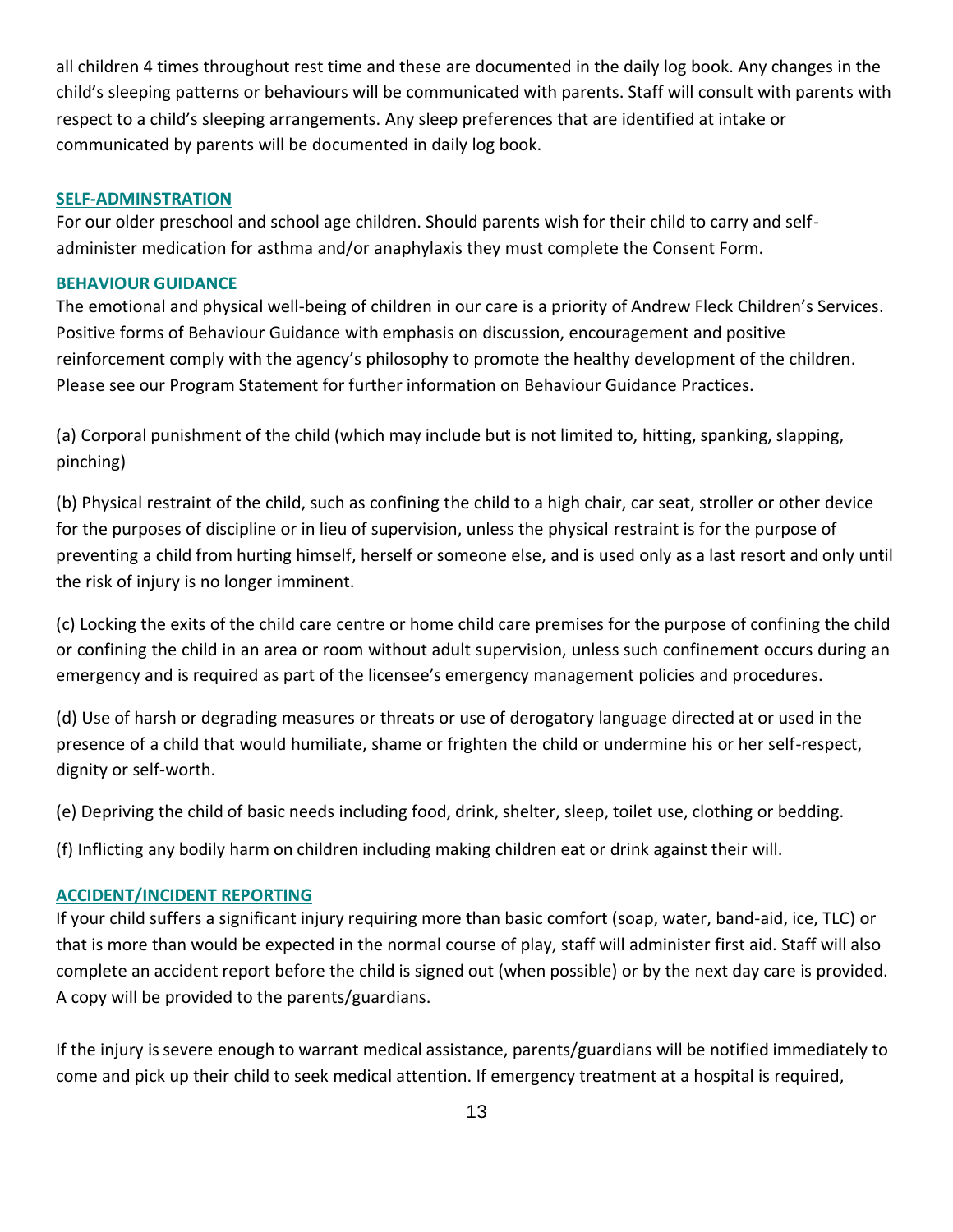parents will be contacted to either accompany or meet staff at the hospital. If parents cannot be contacted the designated staff will follow emergency procedures and call either ambulance services or 911, depending on the severity of the injury.

#### **SERIOUS OCCURRENCE'S**

As a licensed program we are responsible for delivering high quality services that promote the health, safety and well-being of all children. A part of our accountability requirements, under licensing, has been to report incidents to the Ontario Ministry of Education Child Care Quality Assurance and Licensing Offices– the type of incidents that we must report include any accident in the setting that results in a life-threatening injury of a child or life-threatening communicable illness, and any time there is a disruption of service for example; a power outage which means the program is closed when normally available and any complaints about our service that result in a serious allegation.

We are very proud at Andrew Fleck Children's Services to offer a high-quality licensed program and take our accountability to parents and the public very seriously. We have consistently followed the requirements under the *Child Care and Early Years Act*, to report incidents to the Ministry. The Ministry believes that parents will benefit from information about the incidents that occur including the actions that we have taken to prevent and minimize a reoccurrence by posting non-identifying information when an incident has occurred.

Beside our license, you will find a serious occurrence notification form posted anytime an incident has been reported to the Ministry. The form identifies the date, the type of incident, a description and action taken. There will be no identifying information included on the form. The notification form will remain posted for 10 business days; if the posting is related to an incident that involved your family, you will be personally informed.

### **DEALING WITH PARENT/GUARDIAN CONCERNS OR ISSUES**

All issues and concerns brought forward are taken seriously by AFCS and every effort will be made to resolve issues and concerns to the satisfaction of all parties. Every issue and concern will be treated with confidentiality and every effort will be made to protect the privacy of parents/guardians, children, employees, students and volunteers except when information must be disclosed for legal reasons (i.e., Ministry of Education, College of Early Childhood Educators, law enforcement authorities or Children's Aid Society).

Everyone, including members of the public, and professionals who work closely with children, is required by law to report suspected cases of child abuse or neglect.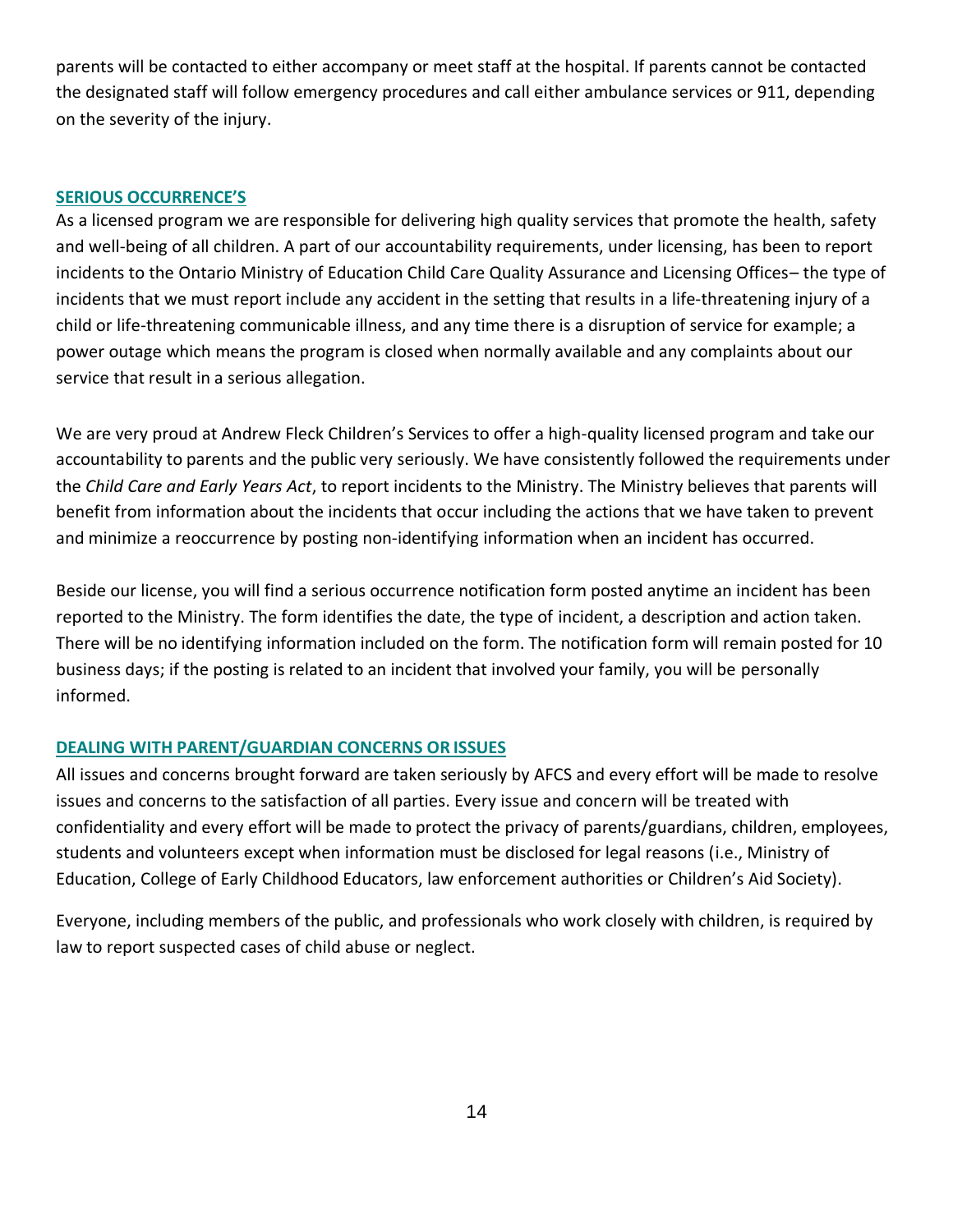| Procedures to follow; |  |  |
|-----------------------|--|--|
|-----------------------|--|--|

| Nature of Issue or     | <b>Steps for Parent / Guardian</b> | Steps for employee and/or                                |
|------------------------|------------------------------------|----------------------------------------------------------|
| Concern                | <b>Clients and Stakeholders to</b> | manager/designate in responding to                       |
|                        | <b>Report Issue/Concern:</b>       | issue/concern:                                           |
| <b>Program Related</b> | Raise the issue or concern to      | When an issue/concern is brought forward                 |
| E.g.: General          | - the employee directly            | to an employee, it is their responsibility to            |
| Program Delivery,      | or                                 | assess whether or not it is within their                 |
|                        | - the manager or designate.        | scope of responsibility and if they have the             |
|                        |                                    | applicable information to be able to                     |
| <b>Agency Related</b>  | Raise the issue or concern to      | manage/resolve the situation.                            |
| E.g.: General AFCS     | - the Manager or Designate.        | Inform the appropriate manager or                        |
| <b>Operations</b>      |                                    | designate of the situation within 24 hours.              |
| <b>Related</b>         |                                    | Every effort will be made to provide an                  |
| Employees,             | Raise the issue or concern to      | initial response or resolution to the concern            |
| students or            | - the individual directly          | or issue within 2 business days.                         |
| volunteers             |                                    | Document the issues/concerns in detail.                  |
|                        | or                                 | Documentation should include:                            |
|                        | - the manager or designate.        | - the date and time the issue/concern was                |
|                        |                                    | received;                                                |
|                        |                                    | - the name of the person who received the                |
|                        |                                    | issue/concern;                                           |
|                        |                                    | - the name of the person reporting the<br>issue/concern; |
|                        |                                    | - the details of the issue/concern; and                  |
|                        |                                    | - any steps taken to resolve the                         |
|                        |                                    | issue/concern and/or information given to                |
|                        |                                    | the parent/guardian regarding next steps or              |
|                        |                                    | referral.                                                |
|                        |                                    |                                                          |
|                        |                                    | Provide contact information for the                      |
|                        |                                    | appropriate person if the person being                   |
|                        |                                    | notified is unable to address the matter.                |
|                        |                                    | Ensure the collection of information of the              |
|                        |                                    | issue/concern is initiated by the appropriate            |
|                        |                                    | party                                                    |
|                        |                                    | When appropriate, it is the responsibility of            |
|                        |                                    | the manager to inform the Executive                      |
|                        |                                    | Director.                                                |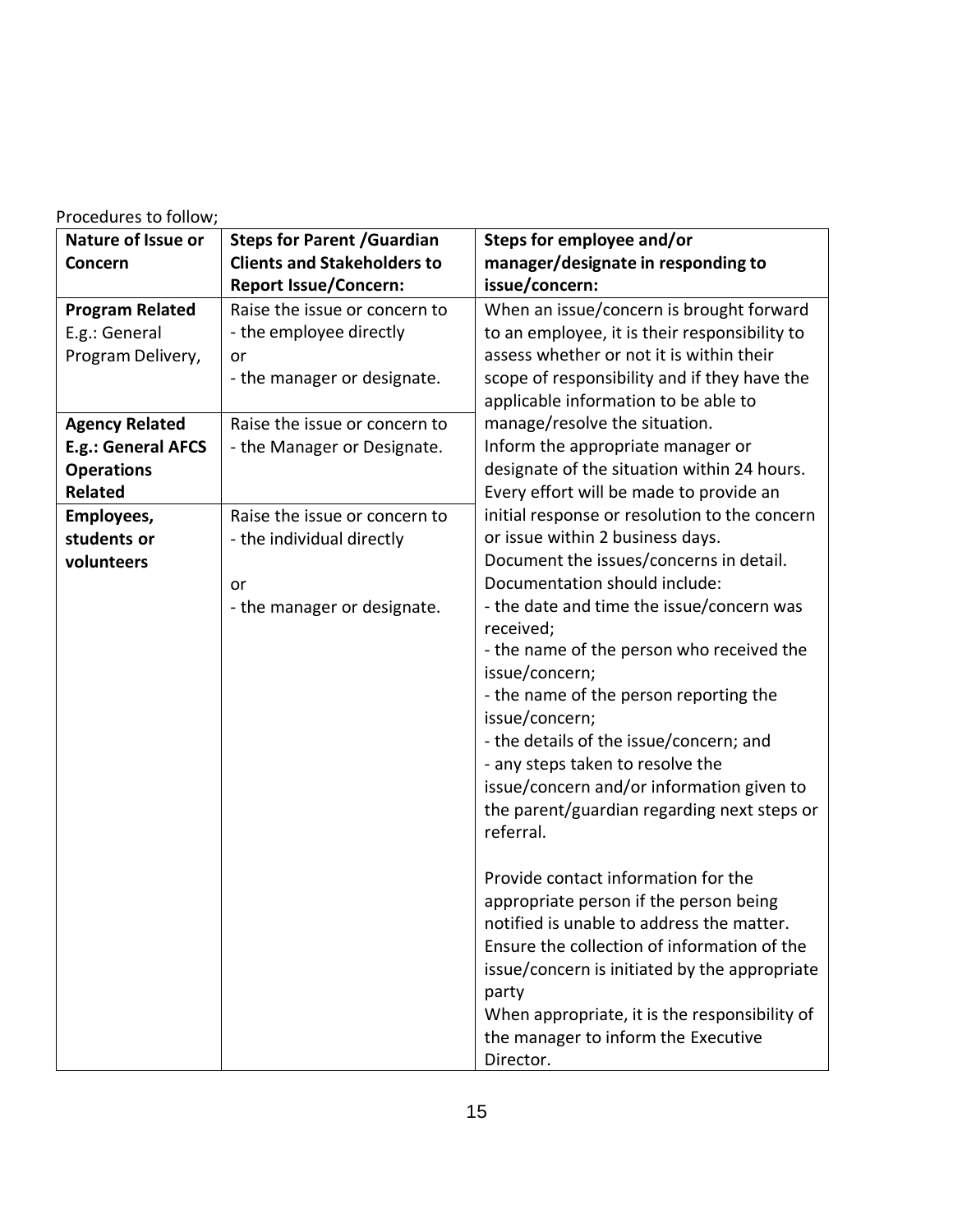Contact information for all programs, management team and AFCS Board of Directors can be found on our website at [http://afchildrensservices.ca](http://afchildrensservices.ca/)

# **ACTIVITIES OFF THE PREMISES**

Field trips support a sense of community and are designed and organized to support the children's ongoing inquiries. A designated number of parent volunteers are always welcome to come along for the fun. Parents are always informed of any activities off premises.

Due to limited space on the bus, a signup sheet will be posted. Should circumstances (e.g., health) prevent a child's participation in a field trip, it is the parents' responsibility to arrange alternate care.

# **PARENT PARTICIPATION IN PROGRAMS**

Our program supports an 'Open Door' approach for families and parents/guardians are welcome at any time of the day. Family involvement in the program is valued and encouraged. Participation, by a parent, in a program that their child attends, is not deemed as volunteering. In keeping with our open-door policy, parents (and other family members with parent permission) are invited to spend time in their child's program, engaged and participating with their child on an ongoing basis. This is in keeping with our Program Statement which is included in our parent handbook.

Parents are invited to participate in special events or field trips, accompanying and participating with their own child.

For further clarification, please read the following points which also pertain to parent participation in their child's program and or attending field trips:

At no time will a parent be left unsupervised with any child other than their own.

An employee of

Andrew Fleck Children's Services will always be present.

- Parents are never counted in ratio.
- Parents that attend field trips are accompanying their own child and are not responsible for the supervision of other children

### **APPROPRIATE CLOTHING**

Children should wear clothing which is comfortable, and which you do not mind getting dirty. Proper foot wear is required as children must be wearing shoes at all time. (i.e., running shoes). There are usually two outdoor play periods a day (weather permitting) and we ask that the children be dressed accordingly: very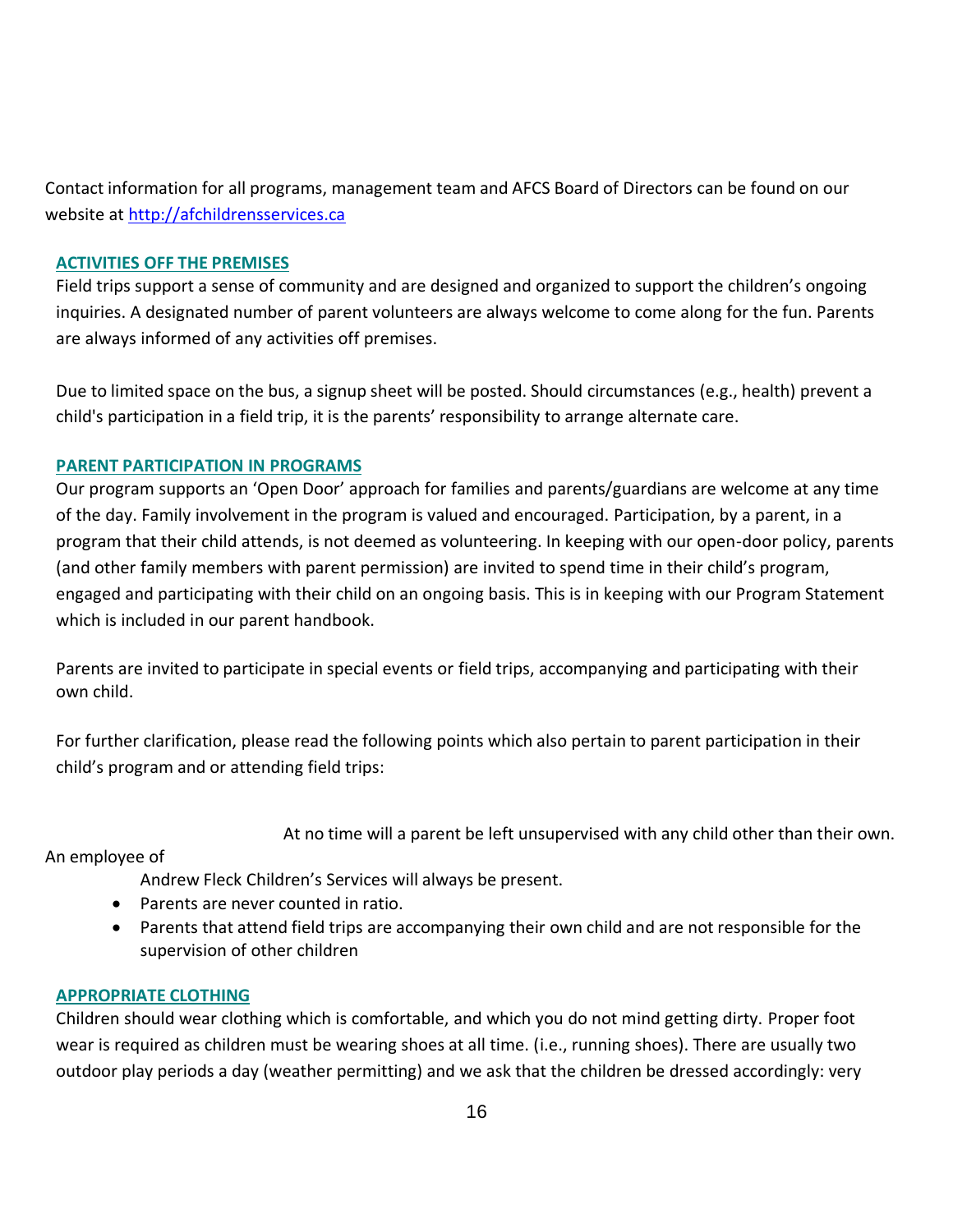warm, water-resistant clothing for winter; cool clothing with **sun hats** and sun screen for summer. It is extremely important that a complete change of clothing (mitts, hat, pants, shirt, socks, underclothes, and shoes) is provided to be kept at the centre.

The centre does, however, have a small stock of spare clothes on hand to aid in dealing with emergencies.

**Please label all your child's belongings including clothing. We cannot be held responsible for lost or missing items.** Parents are responsible for bringing in diapers for their child. A helpful reminder note will be posted on your child's cubby, when diapers are running low.

#### **TRANSPORTATION FOR OUT OF SCHOOL CHILDREN**

For children attending school outside of Queen Mary, bus transportation to and from the centre will be discussed on an individual basis. The centre will attempt to accommodate a child's pick-up and/or drop-off needs, but it is not bound to do so. In such cases, where it is not possible for the centre staff to accommodate these needs, responsibility rests with the parents to ensure pick up/drop-off between the bus and the centre. Parents are also responsible for informing the transportation company that our designated spot for drop-off and pick-up of bussed children is the main entrance of the school.

#### **CRIMINAL REFERENCE CHECK – VULNERABLE SECTOR CHECKS**

All of our Early Childhood Educators (ECE) are registered with the College of ECE and our ECE Assistants support the Early Childhood Educators (ECE) in providing a nurturing, developmentally appropriate, healthy and safe environment to meet the needs of children in the group setting. All staff have Standard First Aid / Child CPR qualifications. All Employees of Andrew Fleck Children's Services must provide a Police Record Check with the Vulnerable Sector prior to their employment and every 5years after. Employees alsosign a Declaration of Offense on an annual basis.

All of our programs support students from various Colleges as they complete their ECE placements. Volunteers can also be a part of our program and must provide us with a Police Record check.

As per the Ministry of Education policy; students and/or volunteers are never left alone with the children, left unsupervised or used to meet ratios. All students and volunteers receive a detailed orientation prior to beginning their placement at the Centre and must abide by and sign off on our Program Statement and all policies and procedures.

Students and Volunteers play and important role in supporting staff in the daily operation of children's programs at AFCS. All students and volunteers will abide by AFCS policies and engage with the children, colleagues, and parents in a positive manner. As per the Ministry of Education policy; The supervising employee is expected to supervise, monitor and ensure that the volunteer/students are never left unsupervised with children or used to meet ratios and that all policies and procedures are followed. All students and volunteers receive a detailed orientation prior to beginning their placement at the Centre and must abide by and sign off on our Program Statement.